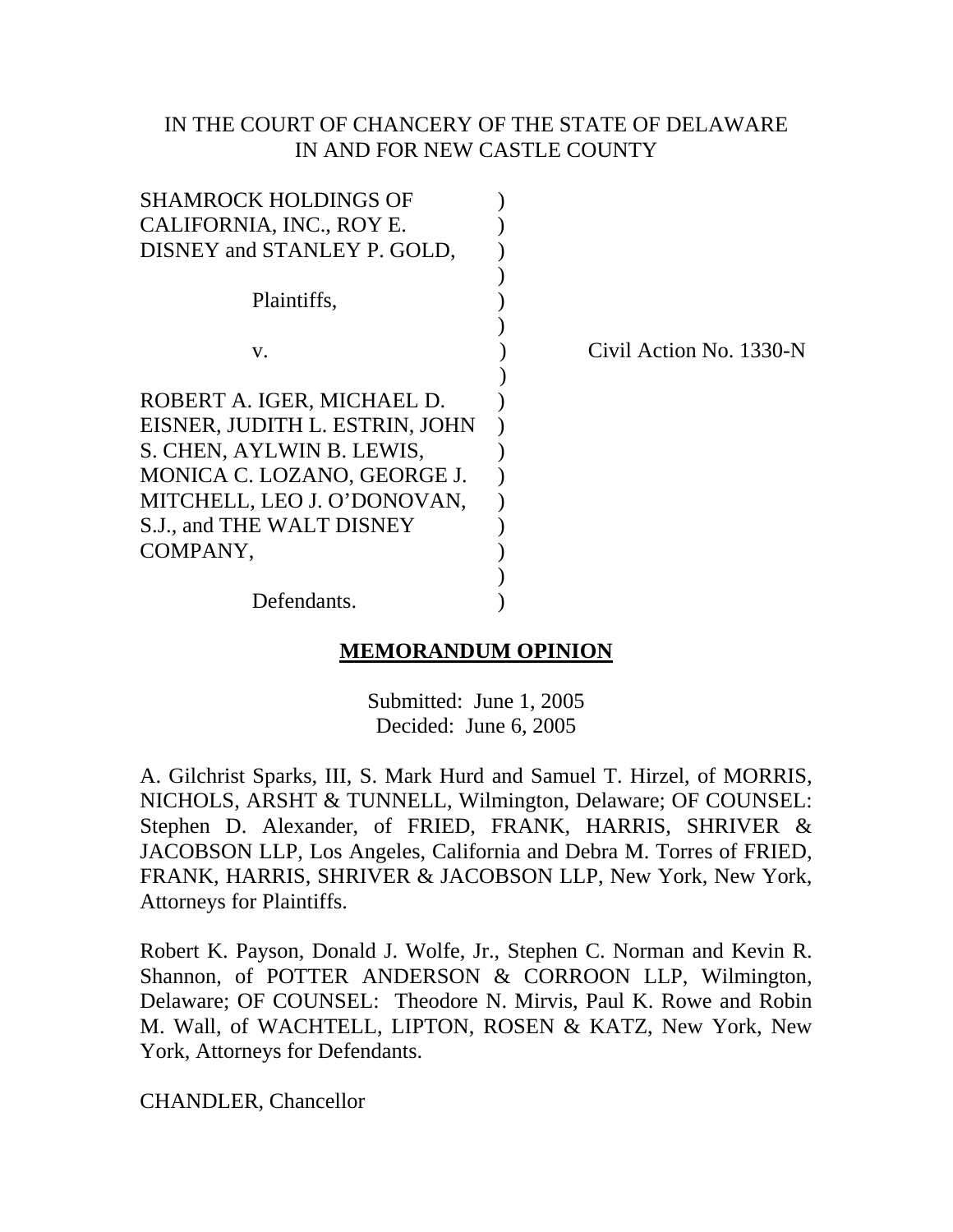In the face of a threatened proxy contest in an election of directors, what are the potential consequences of a board of directors not keeping dissident shareholders fully and accurately informed regarding the selection of the company's new CEO? Alleging breaches of the duty of disclosure and equitable fraud, plaintiffs seek to have this Court, among other things, void the result of the most recent election of directors, compel the company to make full and fair disclosure of the CEO selection process, and (following such disclosure) compel another election of directors. Because I cannot conclude that the complaint fails to state a claim upon which relief can be granted, I deny defendants' pending motion to dismiss the complaint.

### **I. INTRODUCTION**[1](#page-1-0)

Plaintiff Roy E. Disney ("Disney") is the nephew of the late Walt Disney, founder of the company (The Walt Disney Company or "the Company") that bears his name. Disney is a former director of the Company and owns, together with his family, stock in the Company worth in excess of \$750 million. Plaintiff Stanley P. Gold is also a former director of the Company and President of plaintiff Shamrock Holdings of California, Inc., an investment vehicle for Disney and his family.

<span id="page-1-0"></span><sup>&</sup>lt;sup>1</sup> This explication of the relevant facts is drawn from the complaint, which I must accept as true at this time. I make no findings that the events discussed herein occurred as described, reserving that right for any future trial on the merits.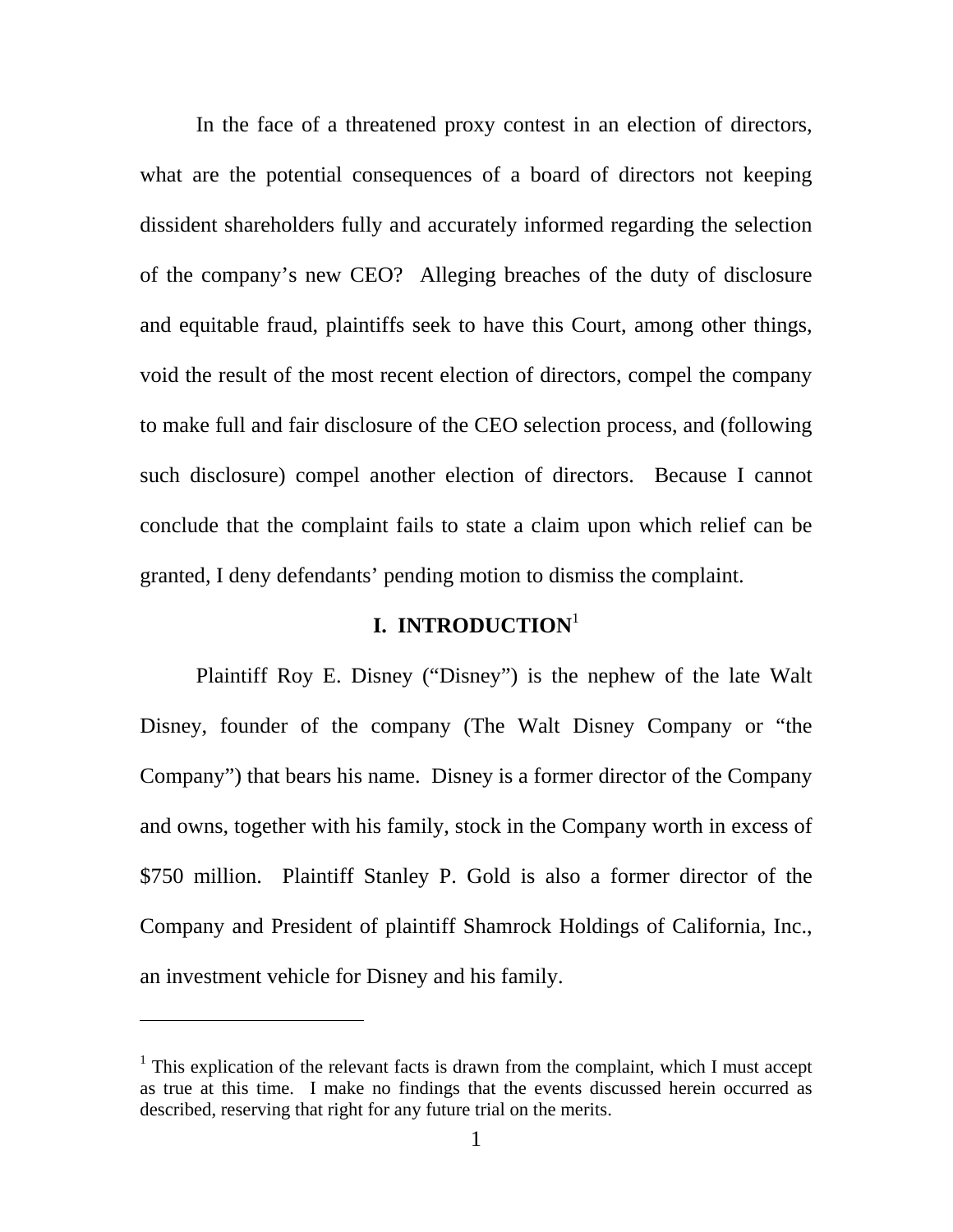Defendants Judith L. Estrin, John S. Chen, Aylwin B. Lewis, Monica C. Lozano and Leo J. O'Donovan, S.J. are members of the Company's board of directors. Defendant George J. Mitchell is currently Chairman of the Board. Mitchell, together with Estrin, Chen, Lewis, Lozano and O'Donovan constitute a majority of the ten non-employee members of the board.<sup>[2](#page-2-0)</sup> Defendants Michael D. Eisner, CEO of the Company, and Robert A. Iger, COO and President of the Company, are the remaining directors.

Understanding the immediate dispute before the Court requires a basic knowledge, at least since November 2003, of Disney and Gold's disputes with the Company's management. On November 30, 2003, Disney resigned as a director of the Company.<sup>[3](#page-2-1)</sup> Gold resigned the next day.<sup>4</sup> From that time, they have "publicly challenged the corporate governance and business practices of the management and directors of the Company."[5](#page-2-3)

The most widely reported of these challenges was a campaign in connection with the Company's 2004 Annual Stockholders Meeting to have shareholders demonstrate their lack of confidence in current management by

<span id="page-2-0"></span> $2^2$  The following individuals were non-employee directors at the time of the filing of the complaint, but are not named as defendants in this action: John E. Bryson, Fred H. Langhammer, Robert W. Matschullat and Gary L. Wilson. *See* Ex. A to Defs.' Reply Br. In Supp. Of Their Mot. To Dismiss.

<span id="page-2-1"></span> $3$  Compl.  $\P$  4; Ex. A to Compl.

<span id="page-2-2"></span> $4^4$  Compl.  $\P$  4; Ex. B to Compl.

<span id="page-2-3"></span> $5$  Compl.  $\P$  4.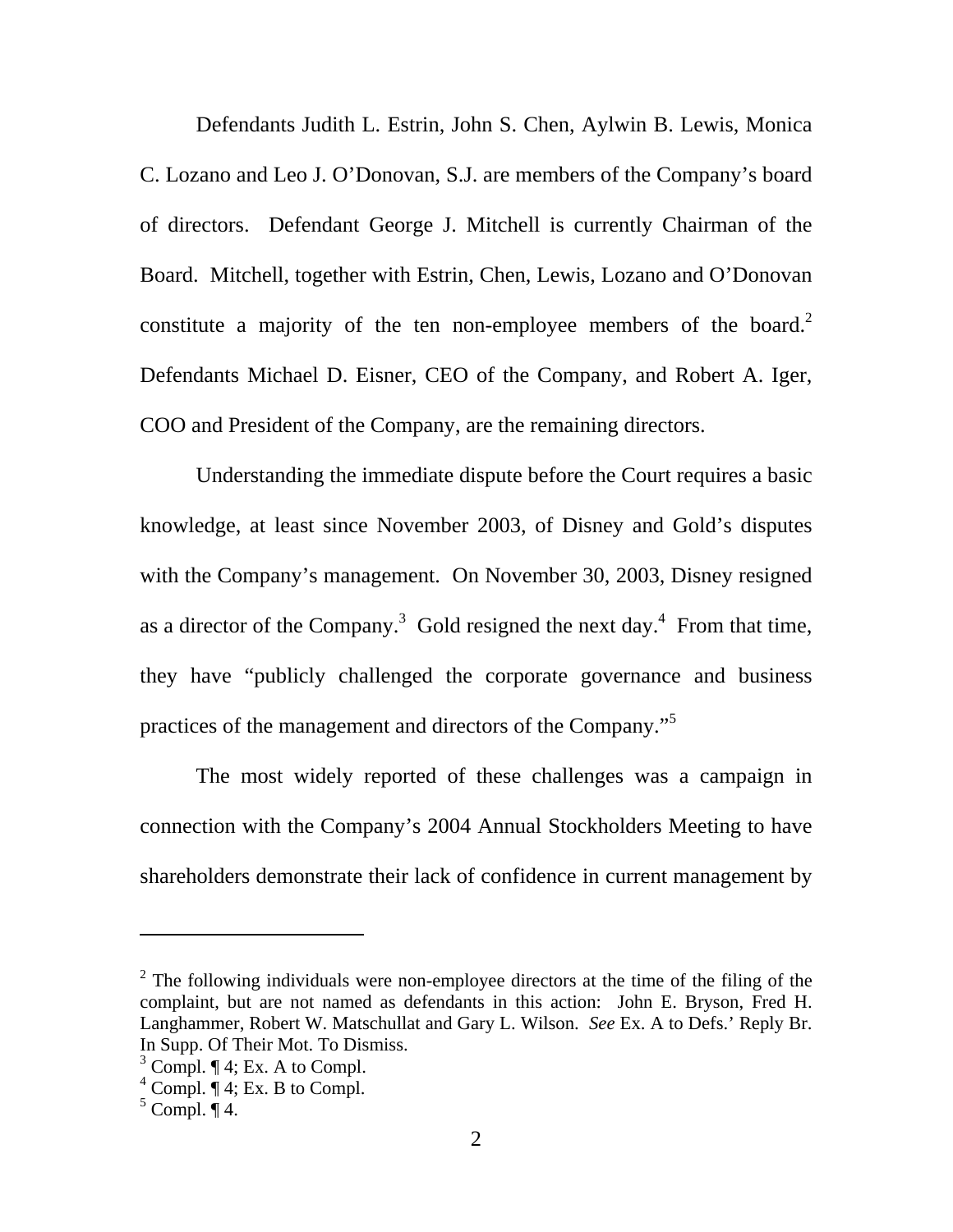voting "no" on the election of Eisner, Mitchell and Estrin as directors of the Company.<sup>[6](#page-3-0)</sup> Despite the absence of a competing slate of candidates, 45.37% of the Company's shareholders withheld their votes for Eisner, 25.69% for Mitchell and 24.3[7](#page-3-1)% for Estrin.<sup>7</sup>

On the heels of this campaign, plaintiffs announced on May 3, 2004, that they would evaluate nominating a competing slate of directors at the 2005 Annual Meeting.<sup>[8](#page-3-2)</sup> Six months later, on September 9, 2004, Eisner announced that he would retire as CEO of the Company on September 30,  $2006.<sup>9</sup>$  $2006.<sup>9</sup>$  $2006.<sup>9</sup>$ 

Purportedly concerned that Eisner intended to simply hand over the reins of the company to Iger, Disney and Gold sent a letter to the nonemployee directors of the Company on September 13, 2004, encouraging them to "reject Mr. Eisner's brazen attempt to usurp your responsibilities as directors by stage-managing the appointment of his anointed successor and instead tangibly show your commitment to best corporate practices by

<span id="page-3-0"></span> $^{6}$  *Id.* at ¶ 5.

<span id="page-3-1"></span> $\frac{7}{1}$  *Id.* at  $\frac{1}{3}$  6. The complaint further indicates that if "broker non-votes (votes automatically cast in favor of management when the stockholders who actually own the shares do not respond to requests for direction from their brokers) are removed from the totals, the percentage of withhold votes actually would be: Eisner 54.4% [&] Mitchell 30.8%." *Id.* at ¶ 7. Lack of confidence in management was even higher among Company employees. *See id.* at ¶ 8.

<span id="page-3-2"></span><sup>8</sup> *Id.* at ¶ 10.

<span id="page-3-3"></span> $^{9}$  *Id.* at  $\stackrel{1}{\P}$  11.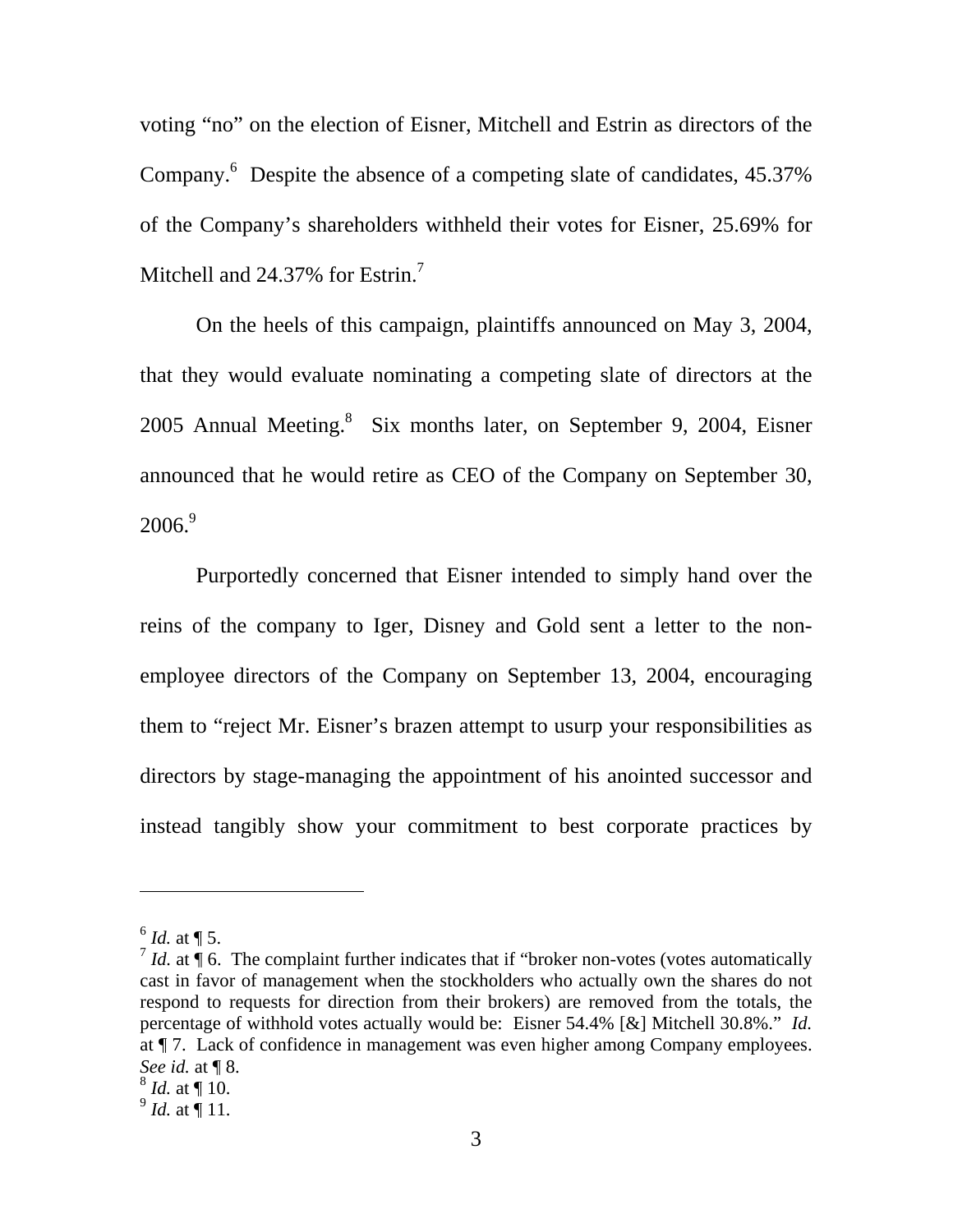immediately initiating an expeditious and broad search for a world-class

CEO."[10](#page-4-0) The letter also contained a clearly defined threat:

We intend to make it clear—to our fellow stockholders, to Disney Cast Members and to other Disney constituencies that we will strongly support Directors who want to move Disney forward by requiring Mr. Eisner to leave as CEO and as a Director no later than the 2005 Annual Meeting and who are committed to the Board conducting an immediate search for a new CEO. By the same token, we will oppose with unrelenting vigor Directors who continue to support drift, delay, and decay. Should the Board not take the actions proposed above immediately engaging an independent executive recruiting firm to conduct a worldwide search for a talented CEO and concurrently announcing that Michael Eisner will leave the Company at the conclusion of that search—we intend to take our case directly to our fellow stockholders and propose an alternate slate of directors committed to moving the Company forward aggressively. $11$ 

Following the September 20, 2004 board meeting, and presumably in

response to Disney and Gold's letter of roughly a week before, the

Company's board of directors released the following statement:

The Board will engage in a thorough, careful, and reasoned process to select as the next CEO the best person for the company, its shareholders, employees, customers, and for the many millions of others who care so much about The Walt Disney Company. The Board is keenly aware of the special place our company holds in the hearts of people all over the world and the importance of its responsibility in choosing a CEO.

l

<span id="page-4-0"></span> $10$  Ex. C. to Compl. at 1.

<span id="page-4-1"></span> $^{11}$  *Id.* at 3.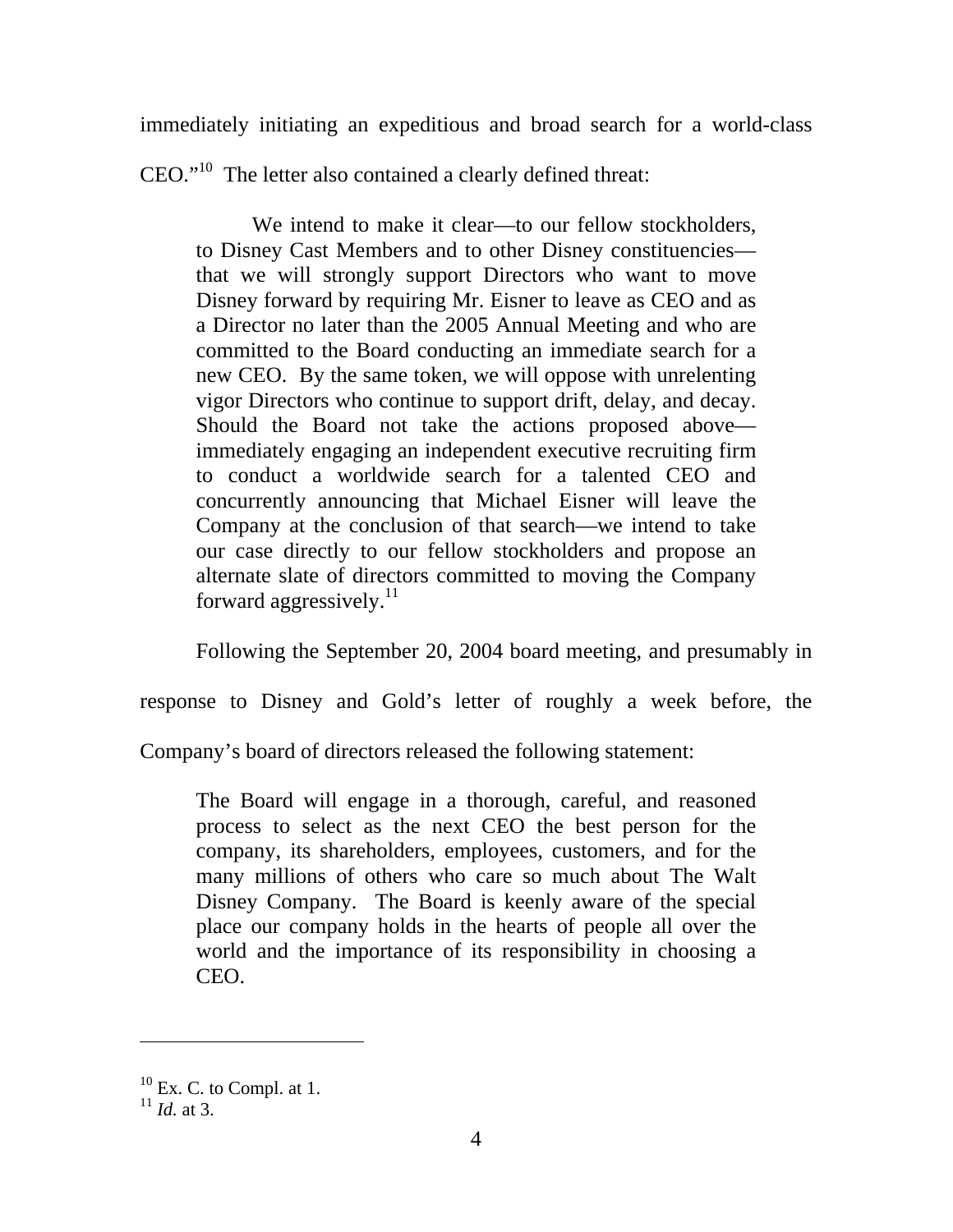To achieve its objective, the Board will:

1. Engage an executive search firm to assist it in selecting a CEO who possesses the qualities and experience the Board believes are necessary for this important position.

2. Consider both internal and external candidates. Bob Iger is the one internal candidate. He is an outstanding executive and the Board regards him as highly qualified for the position. However, the Board believes that the process should include full consideration of external candidates.

3. Complete the process and announce a successor as soon as possible, with an expected date of completion of June 2005.

4. Michael Eisner and the Board will work to assure a smooth and effective transition. The Board regards its responsibility on succession as so significant that all members should participate actively and fully in the entire process; and each has committed to do so. $^{12}$  $^{12}$  $^{12}$ 

Soon thereafter, the Company announced that Eisner would step down

as CEO and as a member of the Board as soon as his successor was installed,

as opposed to the September 30, 2006 date previously announced.<sup>13</sup> On

September 28, 2004, Disney and Gold responded to the board's September

21, 2004 statement and the statement that Eisner would step down sooner

than anticipated with one of their own, applauding the Board's display of

-

<span id="page-5-1"></span><span id="page-5-0"></span><sup>&</sup>lt;sup>12</sup> Compl.  $\P$  13; Ex. B to Defs.' Reply Br. In Supp. Of Their Mot. To Dismiss contains the full text of the statement which addresses other matters not directly relevant in this case.  $13$  Compl.  $\P$  14. Certain responses in the press to these statements are quoted in the complaint. *See* Compl. ¶ 18.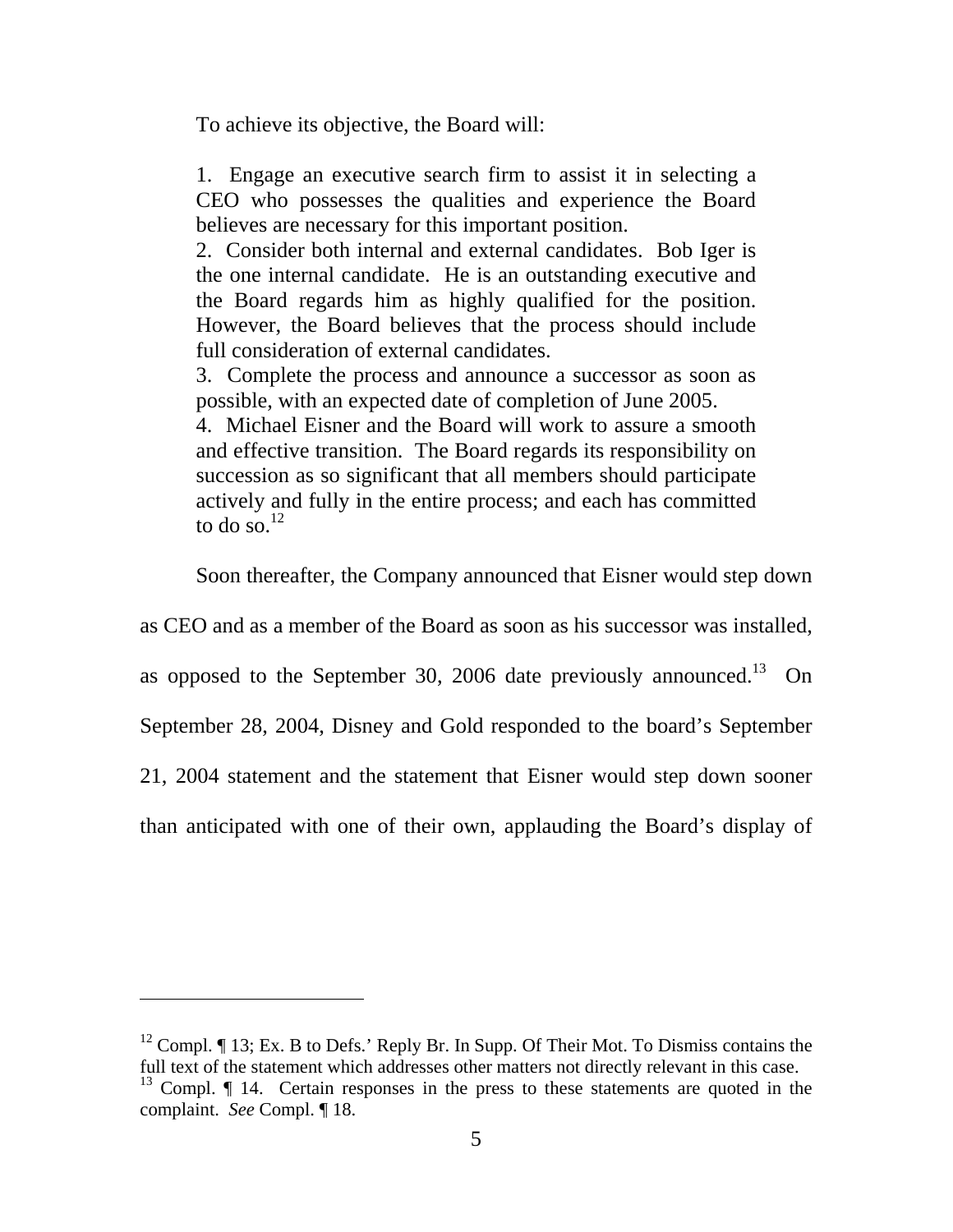"precisely the kind of leadership and independence which we and the vast number of shareholders who share our concerns had been requesting."<sup>[14](#page-6-0)</sup>

Forced by the Company's bylaws to decide whether to run an alternate slate of directors for the 2005 Annual Stockholders Meeting by December 3,  $2004$ ,<sup>15</sup> Disney and Gold announced that they were "taking the Board at its word" that it would engage in a *bona fide* search for a CEO, giving full consideration to external candidates. As a result, they decided not to support and nominate an alternate slate of directors at the 2005 Annual Stockholders Meeting.[16](#page-6-2)

At an analyst conference shortly before the Company's 2005 Annual Stockholders Meeting, Mitchell spoke on behalf of the board, stating that:

We're functioning well together as we act as the stewards of the long-term interests of the company and its shareholders. The Board is currently undertaking what could be its most important task—the selection of the next chief executive officer of The Walt Disney Company. The entire Board is fully and actively engaged in that process. We selected the executive search firm of Heidrick & Struggles and we are committed to announcing our decision no later than this June. While the process is public, the details must be private, in order to allow the Board to frankly go about the business of choosing wisely and well. And we shall. We approach this decision in good faith, with

<span id="page-6-0"></span><sup>&</sup>lt;sup>14</sup> See Compl. ¶ 15; Ex. I to Defs.' Reply Br. In Supp. Of Their Mot. To Dismiss contains the full text of the statement, which unlike the letter of September 13, 2004, was not attached as an exhibit to the complaint and expressly integrated therein.

<span id="page-6-1"></span><sup>&</sup>lt;sup>15</sup> *See* Ex. D to Defs.' Reply Br. In Supp. Of Their Mot. To Dismiss.

<span id="page-6-2"></span> $16$  Compl.  $\P$  16.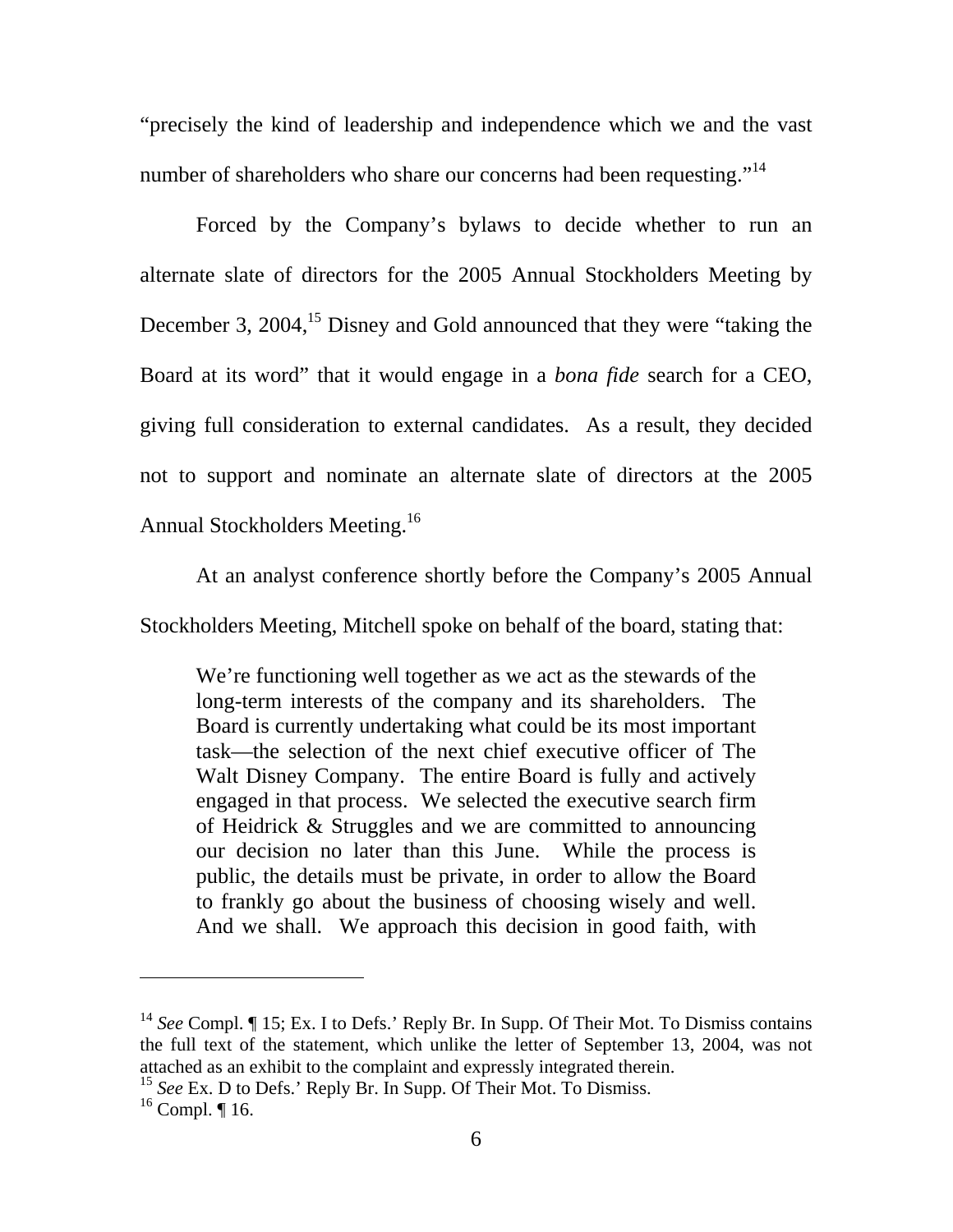open minds. There has been no prior determination; there are no preconditions.[17](#page-7-0)

At the 2005 Annual Stockholders Meeting, Mitchell expounded upon these statements when he commented that the board is "carefully considering an internal as well as external candidates, including interviews with each candidate. The board will make its decision when the process is completed, not before or during it," and that the board regards selecting a new CEO "as our most important task," pledging to "continue to devote our full effort and focus on the succession process."<sup>[18](#page-7-1)</sup>

After the 2005 Annual Stockholders Meeting, plaintiffs "heard from a credible source that external CEO candidates would be interviewed in the presence of Eisner."[19](#page-7-2) The noted author, James Stewart, also published the book *DisneyWar*, in which he asserted wrongdoing on the part of both Eisner and Iger in connection with the Company's acquisition of the Fox Family Channel.<sup>[20](#page-7-3)</sup>

On March 10, 2005, Disney and Gold again wrote to the Company's board, expressing their concerns about these recent discoveries, urging the

<span id="page-7-0"></span> $17$  Compl.  $\P$  17; Ex. C to Defs.' Reply Br. In Supp. Of Their Mot. To Dismiss is the Schedule 14A which contains the full text of Mitchell's statement.

<span id="page-7-1"></span> $18$  Compl.  $\P$  19.

<span id="page-7-2"></span> $19$  Compl.  $\P$  20.

<span id="page-7-3"></span><sup>20</sup> *Id.*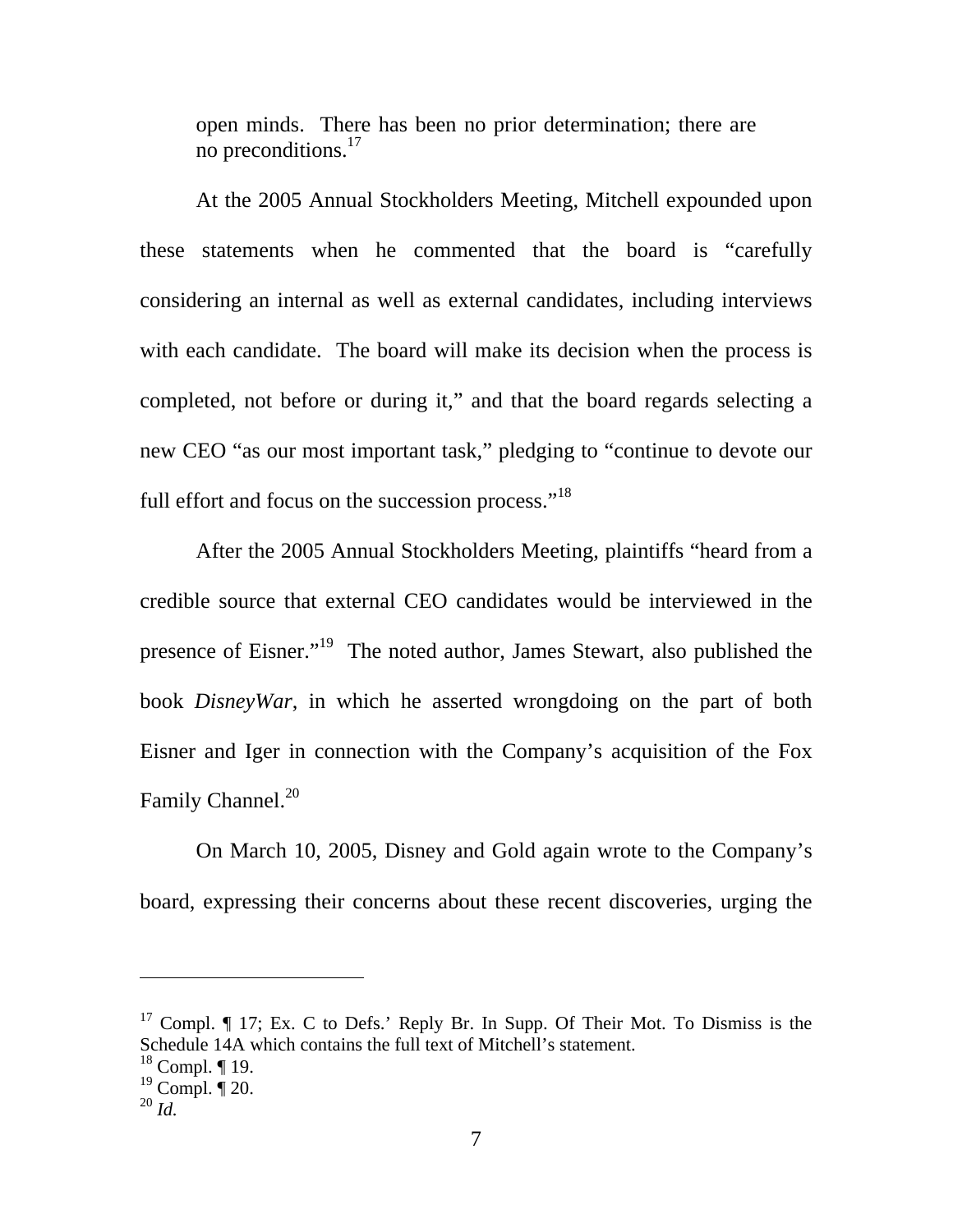board to prohibit Eisner from participating in interviews of external candidates and to investigate further the allegations in *DisneyWar* with respect to the Fox Family Channel.<sup>21</sup> Three days later the Company held a press conference where it was announced that Iger would succeed Eisner as CEO of the Company on September 30, 2005.<sup>22</sup> The decision to have Iger succeed Eisner was made at a special meeting of the board called by Eisner and Mitchell on twenty-four hours notice, such that further review of external candidates would not be possible.<sup>23</sup> At the March 13, 2005 press conference, Mitchell also reiterated the Board's belief that it had conducted a fair selection process and had carefully considered several external candidates. $24$ 

Plaintiffs dispute this assertion, citing seven "troubling facts" in support of a conclusion that the CEO selection process was rigged *ab initio* such that Iger would be appointed as Eisner's successor. They allege that: (1) Mitchell did not publicly reveal how many external candidates were considered, with plaintiffs noting that it is widely reported that the board interviewed only one external candidate; (2) Eisner was present at or

<span id="page-8-0"></span><sup>&</sup>lt;sup>21</sup> *Id.* at  $\P$  21; Ex. D to Compl.

<span id="page-8-1"></span> $22$  Compl.  $\P$  21.

<span id="page-8-2"></span><sup>23</sup> *Id.* 

<span id="page-8-3"></span> $^{24}$  *Id.* at ¶ 22.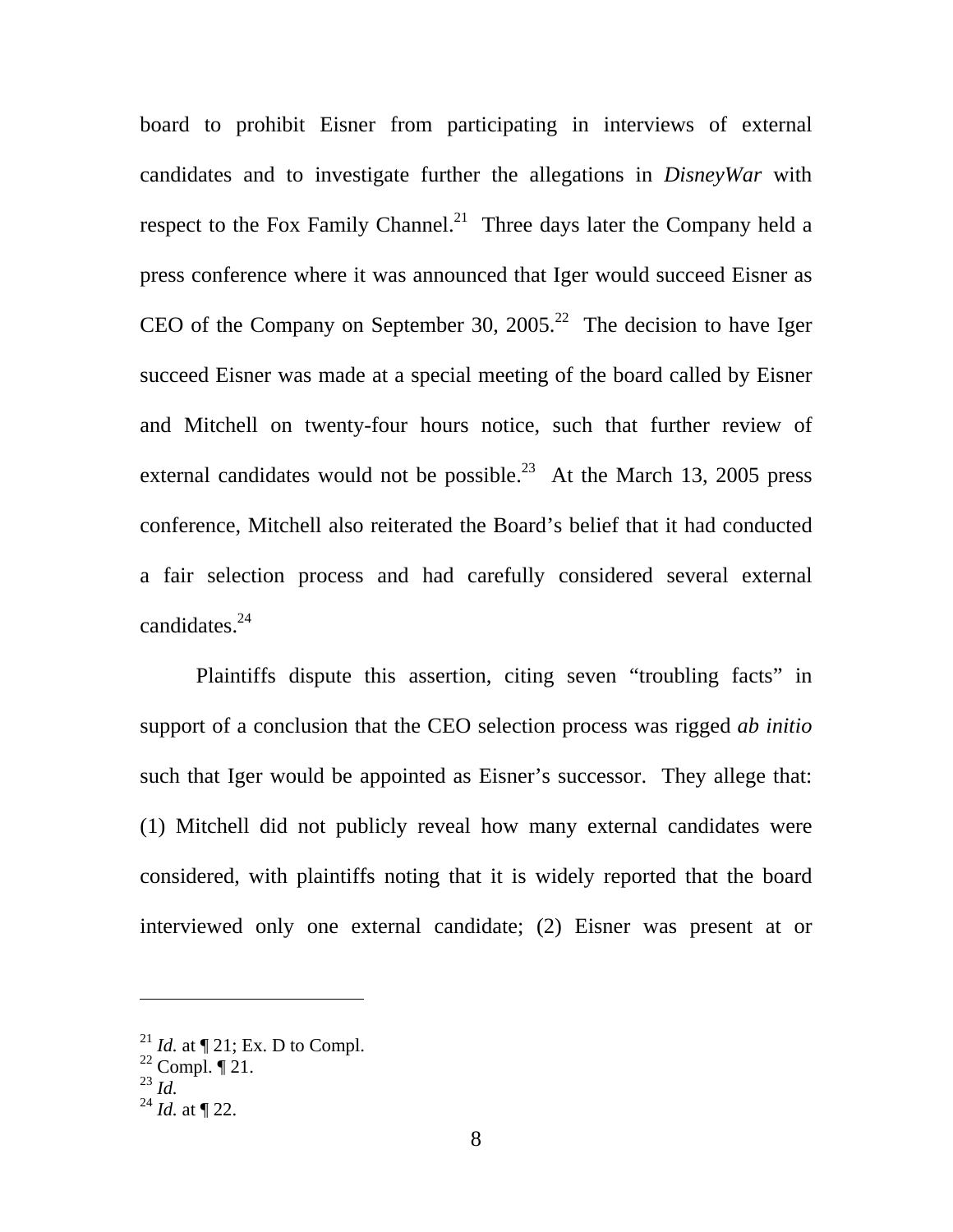expected to be present at the interviews of external candidates in an effort to chill full consideration of qualified external candidates; (3) certain external candidates declined to be interviewed with Eisner present; (4) Meg Whitman, an external candidate requested a prompt decision following her interview, and when the Company failed to provide such a decision, she chose to withdraw her candidacy; (5) when Whitman informed Mitchell that she intended to withdraw her name from consideration, Mitchell did not attempt to dissuade her and confirmed that she was not a serious candidate; (6) Eisner and Iger mounted a public relations campaign with Company funds designed to promote Iger's candidacy for the CEO position; and (7) the board declined plaintiffs' invitation to investigate the Fox Family Channel acquisition.<sup>[25](#page-9-0)</sup>

In addition to these "troubling facts," plaintiffs allege that the Company's rejection of two demands pursuant to 8 *Del. C.* § 220, one relating to the CEO selection process, and the other relating to the Fox Family Acquisition, should give rise to an inference that the rejection of plaintiffs' demands is due to the fact that the board did not engage in a *bona fide* CEO search and selection process.<sup>26</sup> Plaintiffs also state that had they

<span id="page-9-0"></span><sup>25</sup> *Id.* at ¶¶ 23, 26.

<span id="page-9-1"></span> $^{26}$  *Id.* at  $\P$  24-25.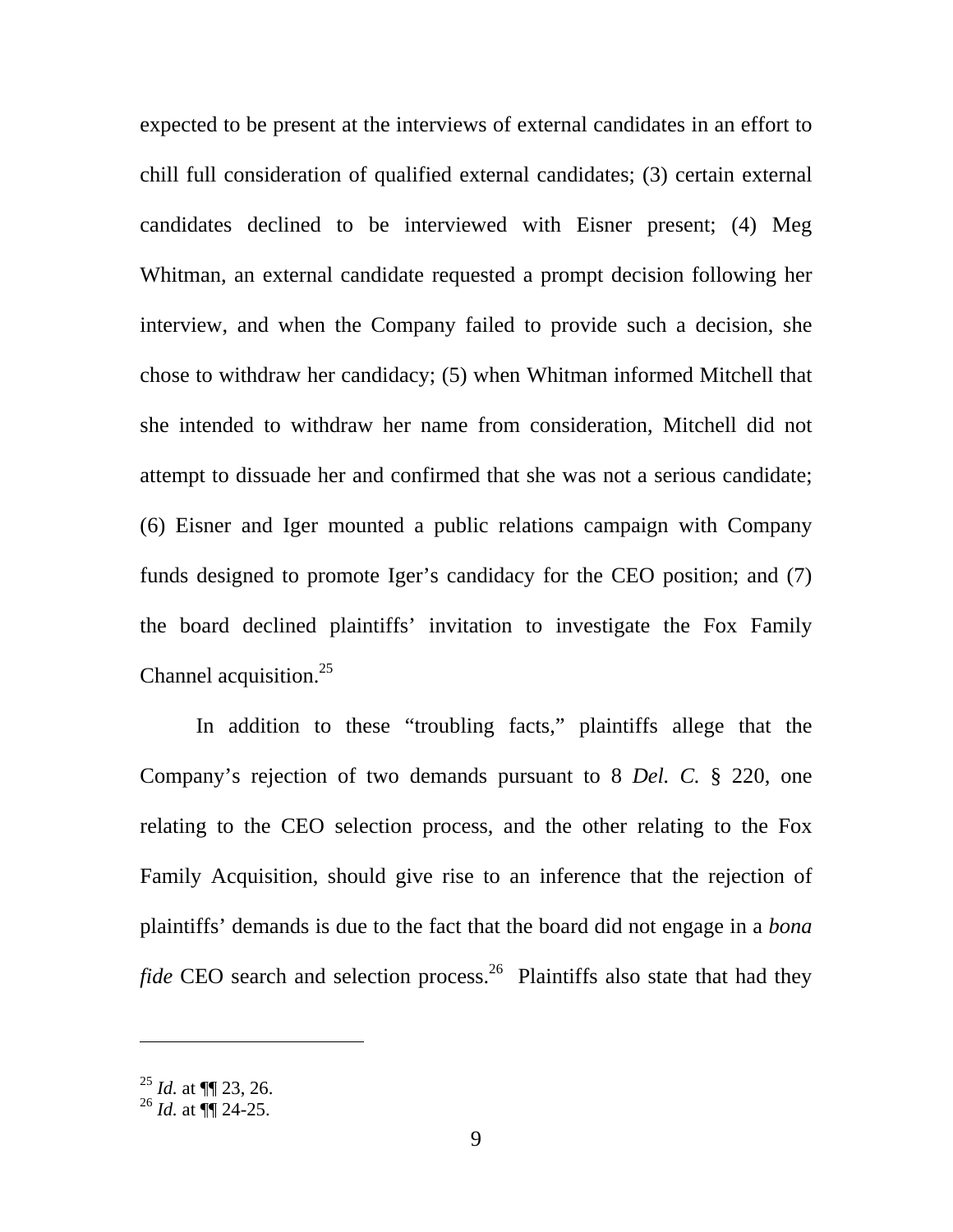known of these "troubling facts" and that the board did not intend to engage in a *bona fide* search for a new CEO, taking on the task with "open minds," with no prior determinations and giving "full consideration" to external candidates, before December 3, 2004, that they would have run an alternate slate of directors at the 2005 Annual Stockholders Meeting.<sup>[27](#page-10-0)</sup>

#### **II. STANDARD OF REVIEW**

On a motion to dismiss under Rule 12(b)(6), I am required to assume the truthfulness of all well-pleaded allegations of the complaint. Although I am required to extend to plaintiffs the benefit of all reasonable inferences that can be drawn from the complaint, "conclusory statements without supporting factual averments will not be accepted as true for purposes of a motion to dismiss."<sup>[28](#page-10-1)</sup> Under this analysis, I cannot order dismissal unless it is reasonably certain that plaintiffs could not prevail under any set of facts that can be inferred from the complaint. Consistent with these requirements, I accept as true all of plaintiffs' properly pled allegations and have made every reasonable inference in their favor.<sup>[29](#page-10-2)</sup>

<span id="page-10-0"></span> $^{27}$  *Id.* at ¶ 27.

<span id="page-10-1"></span><sup>28</sup> *Grimes v. Donald*, 673 A.2d 1207, 1214 (Del. 1996).

<span id="page-10-2"></span><sup>29</sup> *Solomon v. Armstrong*, 747 A.2d 1098, 1110-11 (Del. Ch. 1999).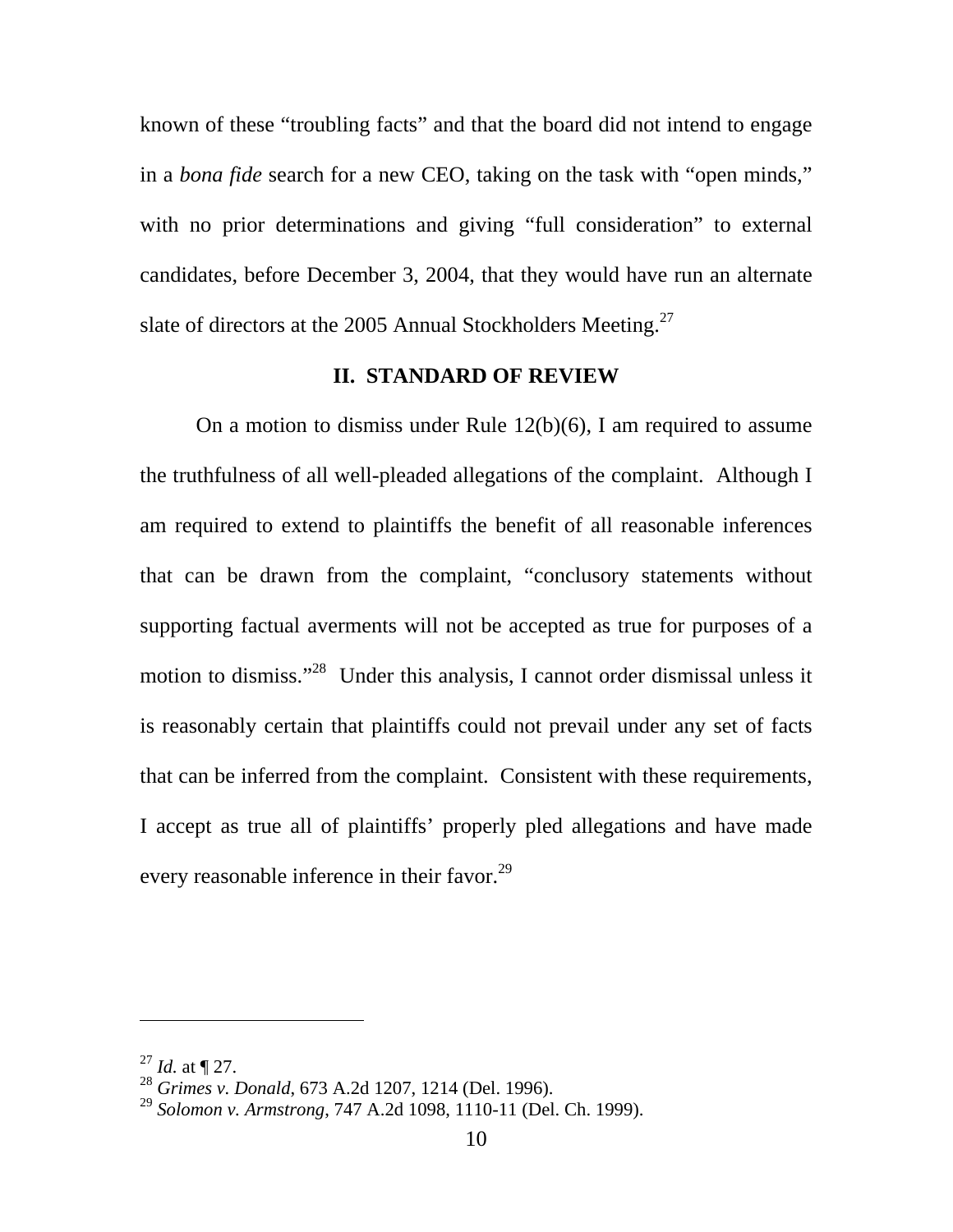#### **III. ANALYSIS**

#### *A. The Duty of Disclosure*

Count I of the complaint alleges that the defendants breached their fiduciary duties of care and/or loyalty by making false and/or misleading statements regarding the CEO selection process.<sup>30</sup> When boards of Delaware corporations communicate with shareholders, directors are under a duty to "disclose fully and fairly all material information within the board's control when it seeks shareholder action."<sup>31</sup> Even in instances where directors are not seeking shareholder action, they are still obligated to communicate honestly with shareholders. The *Malone* Court stated:

Whenever directors communicate publicly or directly with shareholders about the corporation's affairs, with or without a request for shareholder action, directors have a fiduciary duty to shareholders to exercise due care, good faith and loyalty. It follows *a fortiori* that when directors communicate publicly or directly with shareholders about corporate matters the *sine qua non* of directors' fiduciary duty to shareholders is honesty.

\*\*\*

When the directors are not seeking shareholder action, but are deliberately misinforming shareholders about the business of the corporation, either directly or by a public statement, there is a violation of fiduciary duty. That violation may … be a basis for equitable relief to remedy the violation. $32$ 

<span id="page-11-0"></span> $30$  The complaint purports to state a claim for breach of the "fiduciary duty of disclosure." The duty to disclose is not an independent fiduciary duty, but instead stems from, and is an application of, the general fiduciary duties of care and loyalty. *See Malone v. Brincat*, 722 A.2d 5, 9-12 (Del. 1998).

<span id="page-11-2"></span><span id="page-11-1"></span><sup>31</sup> *Zirn v. VLI Corp.*, 681 A.2d 1050, 1056 (Del. 1996); *Malone*, 722 A.2d at 9. 32 722 A.2d at 10, 14.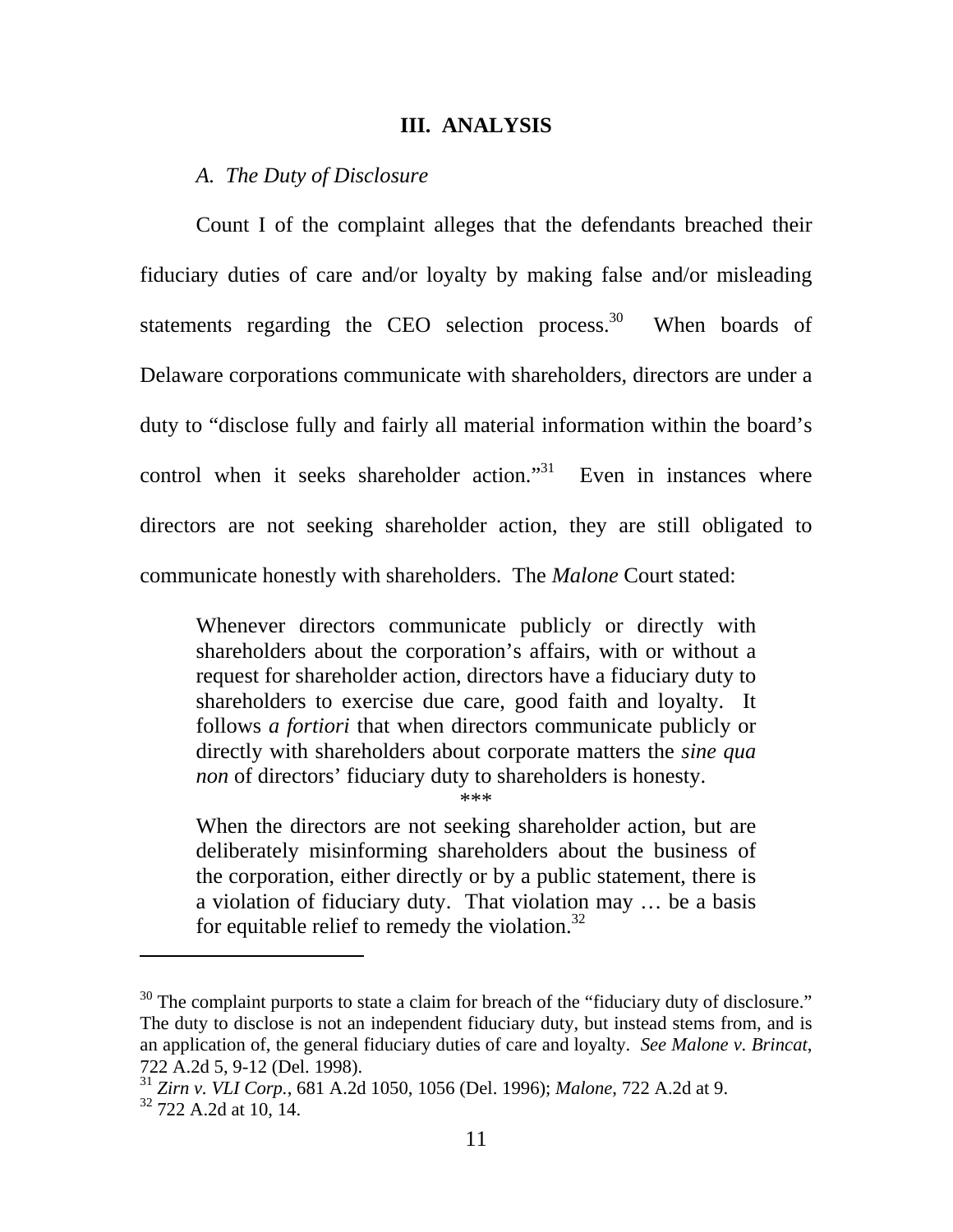<span id="page-12-1"></span>At this stage, I conclude that it is immaterial whether statements made by the Company's board were made in the course of seeking shareholder action. If they were, I conclude the complaint asserts well-pled facts sufficient for me to reasonably infer that the board materially misled shareholders about the structure of the search for a new CEO. If the statements were not made in connection with seeking shareholder action, there are well-pled facts in the complaint sufficient for me to reasonably infer that the board deliberately misinformed plaintiffs and other shareholders about the process of the search for a new CEO, either by virtue of the statements having been false or misleading when made, or because subsequent events rendered those statements false or misleading when corrective disclosures were not made.

Under Delaware law, an omitted fact is material if it "would have been viewed by the reasonable investor as having significantly altered the 'total mix' of information available."[33](#page-12-0) Even non-material facts can take on importance if partial disclosure on that subject has already been made.<sup>[34](#page-12-1)</sup>

<span id="page-12-0"></span><sup>33</sup> *Rosenblatt v. Getty Oil Co.*, 493 A.2d 929, 944 (Del. 1985) (quoting *TSC Indus., Inc. v. Northway, Inc.*, 426 U.S. 438, 449 (1976)).

<sup>34</sup> *Arnold v. Society for Sav. Bancorp, Inc.*, 650 A.2d 1270, 1280 (Del. 1994); *Zirn*, 681 A.2d at 1056 (citing *Arnold* for the proposition that "the disclosure of even a nonmaterial fact can, in some instances, trigger an obligation to disclose additional,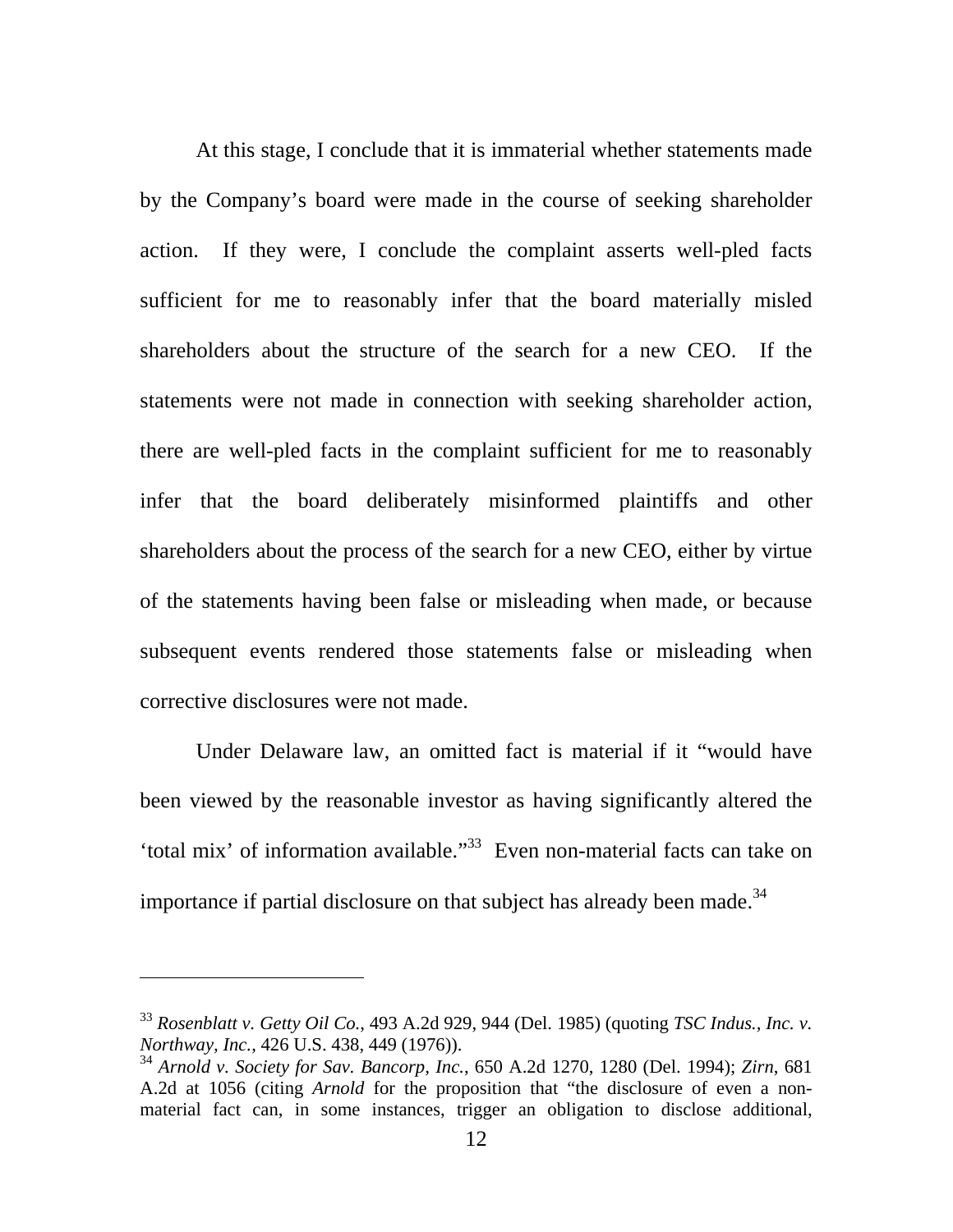Here, plaintiffs have alleged facts suggesting that the Company's board did not go about the process of searching for a new CEO with "open minds," without prior determinations and giving "full consideration" to external candidates. The complaint alleges that only one external candidate was interviewed, that Mitchell told that candidate "she was not a serious candidate,<sup>35</sup> and that Eisner's presence at interviews of external candidates, "was intended to chill and did chill full consideration of qualified external candidates for the position of CEO."[36](#page-13-1) 

Should these allegations be proven, plaintiffs could be entitled to the relief they seek because the board's statements materially misled plaintiffs with respect to the board's intent to conduct a *bona fide* executive search process.<sup>37</sup> Given plaintiffs' undisputed prior statements of their intent to run an opposition slate of directors, had plaintiffs known the purported truth about the CEO search process, it is reasonable to infer that such information

otherwise non-material facts in order to prevent the initial disclosure from materially misleading the stockholders").

<span id="page-13-0"></span> $35$  Compl.  $\P$  23.

<span id="page-13-1"></span> $36$  *Id.* at  $\P$  26.

<span id="page-13-2"></span> $37$  Voiding results of directoral elections and ordering a new election is an appropriate remedy when an election occurs using materially false and misleading proxy materials. *Millenco L.P. v. meVC Draper Fisher Jurvetson Fund I, Inc.*, 824 A.2d 11, 19 (Del. Ch. 2002). My recent holding in *The M&B Weiss Family Ltd. Partnership of 1996 v. Davie*, C.A. No. 20303 (Bench Ruling Del. Ch. Apr. 12, 2005) is not to the contrary because the disclosure claims in that case were moot since, unlike here, the directors who committed the alleged disclosure violations were no longer in office.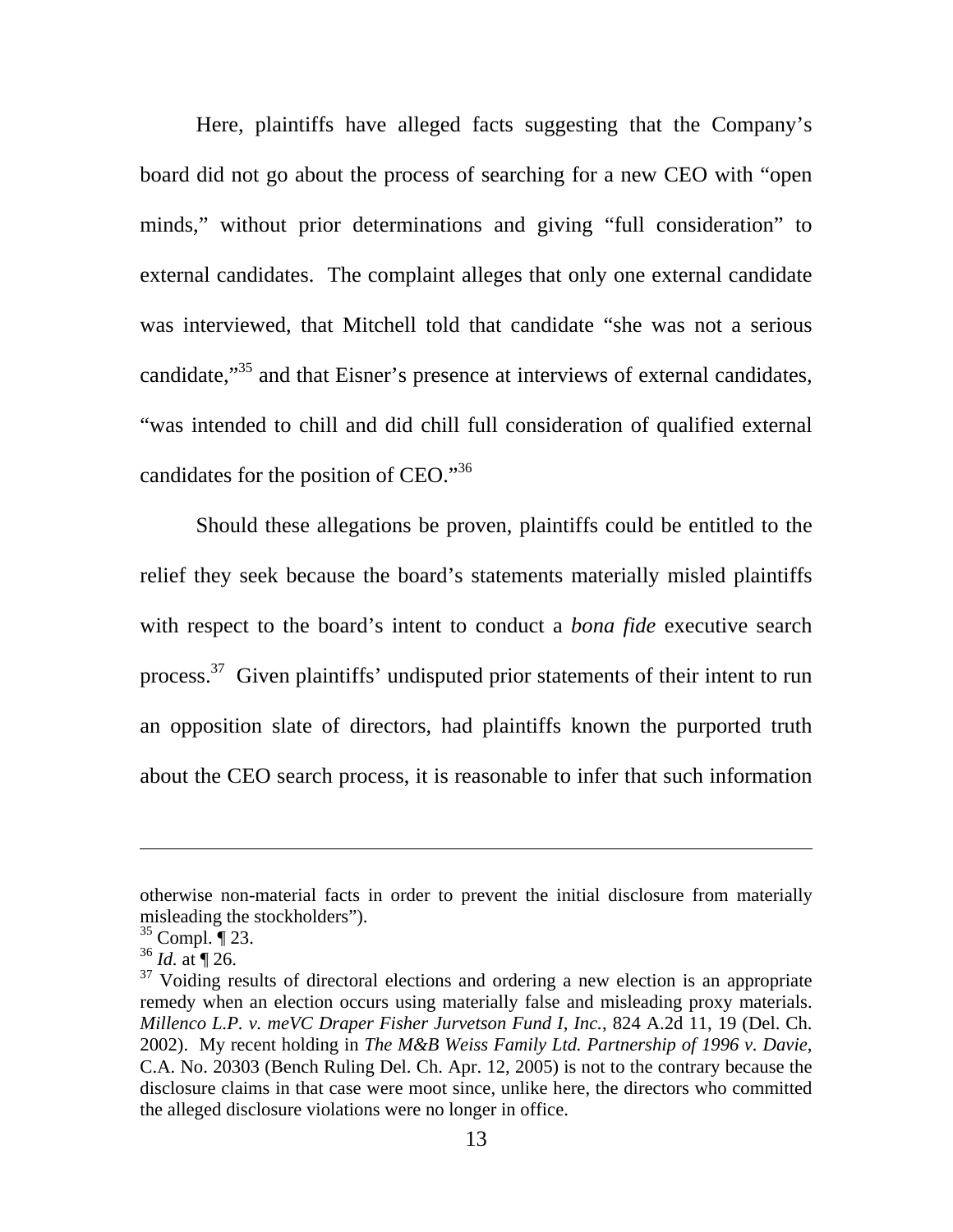would have significantly altered the total mix of information available to them and assumed importance in their decision whether to propose an alternate slate of directors at the 2005 Annual Stockholders Meeting, making the board's September 21, 2004 written statement, and Mitchell's February 1, 2005 statements, materially misleading.

With respect to many of the "troubling facts" listed in the complaint, I cannot conclude that they of themselves, or together with any *reasonable* inferences drawn from those facts, demonstrate that the Company's board went about the process of searching for a new CEO in a manner inconsistent with the board's September 21, 2004 statement and Mitchell's February 1, 2005 statements. There is nothing about Mitchell's refusal to disclose how many candidates were interviewed that leads me to believe that anything less than full consideration was given to external candidates. Similarly, nothing about the Company's choice not to honor Ms. Whitman's request for a prompt decision, or Mitchell's doing little to dissuade her from withdrawing from consideration, indicates either closed-mindedness or prior determinations on the part of the board.<sup>38</sup> The allegation that Eisner and Iger expended Company resources promoting Iger's candidacy does not in any

<span id="page-14-0"></span><sup>&</sup>lt;sup>38</sup> That is, nothing except, as mentioned above, that he told Whitman that she was not a serious candidate.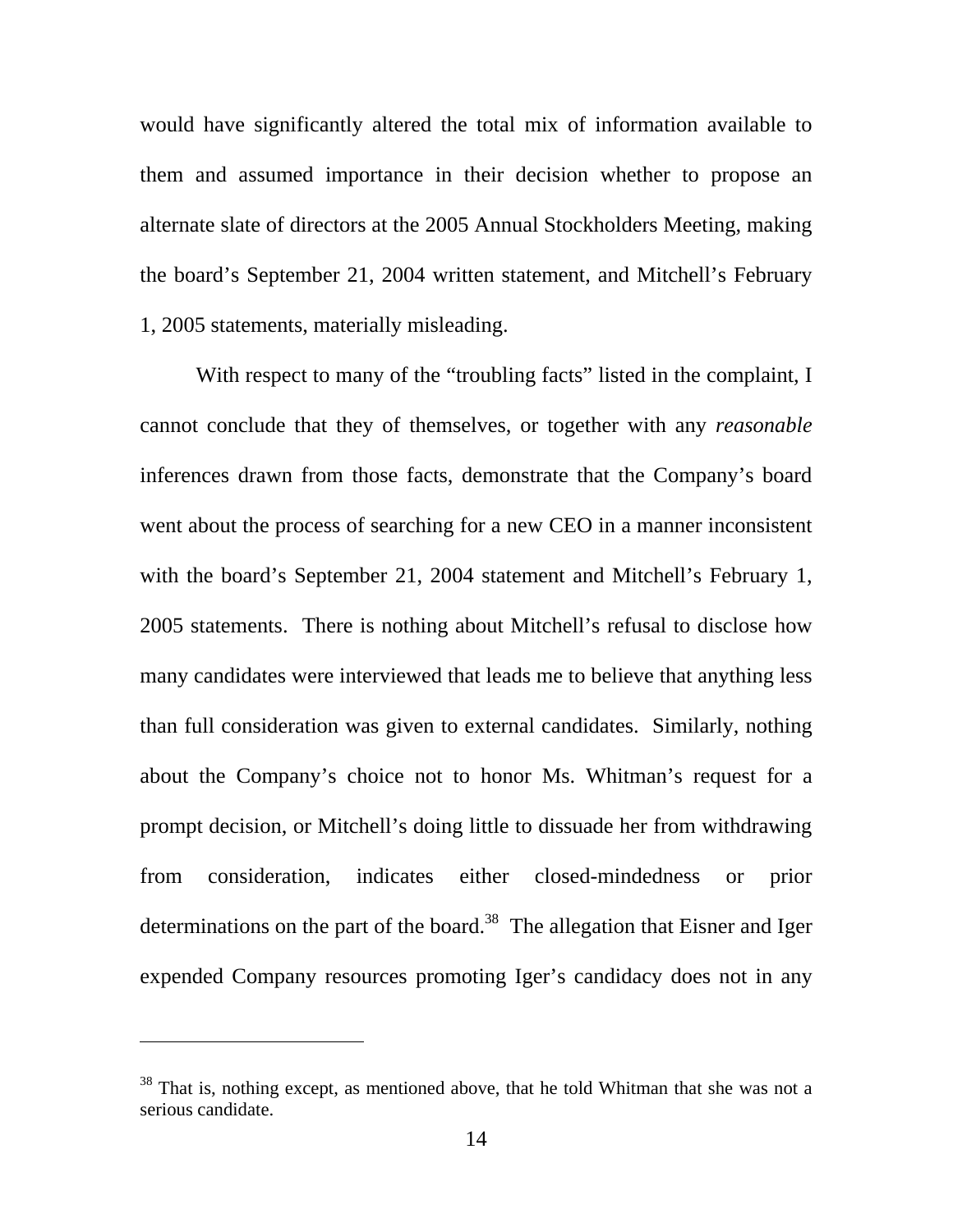way contradict the board's statements that *the board* would conduct a *bona fide* search process.<sup>[39](#page-15-0)</sup>

By the same token, the board's decision not to further investigate the Fox Family Channel acquisition (which occurred several years earlier) based on the allegations in *DisneyWar* and in plaintiffs' March 10, 2005 letter does not lead me to draw any reasonable conclusions about the *bona fides* of the CEO selection process. In addition, I fail to understand how it would be reasonable for me to draw an inference of wrongdoing from the Company's refusal of plaintiffs' books and records demand pursuant to 8 *Del. C.* § 220 when there is nothing in the complaint to indicate that the refusals were wrongful in any way.

Just as the above described facts created a reasonable inference that the defendants made materially misleading statements relating to the search for a new CEO, those same facts also (barely) create a reasonable inference that the board deliberately misled shareholders because those statements were either false or misleading when made, or became false and misleading

<span id="page-15-0"></span> $39$  The allegation in paragraph twenty-six of the complaint that the remaining defendants willingly permitted Iger and Eisner to expend Company resources in this way is conclusory and, therefore, entitled to no weight in my analysis.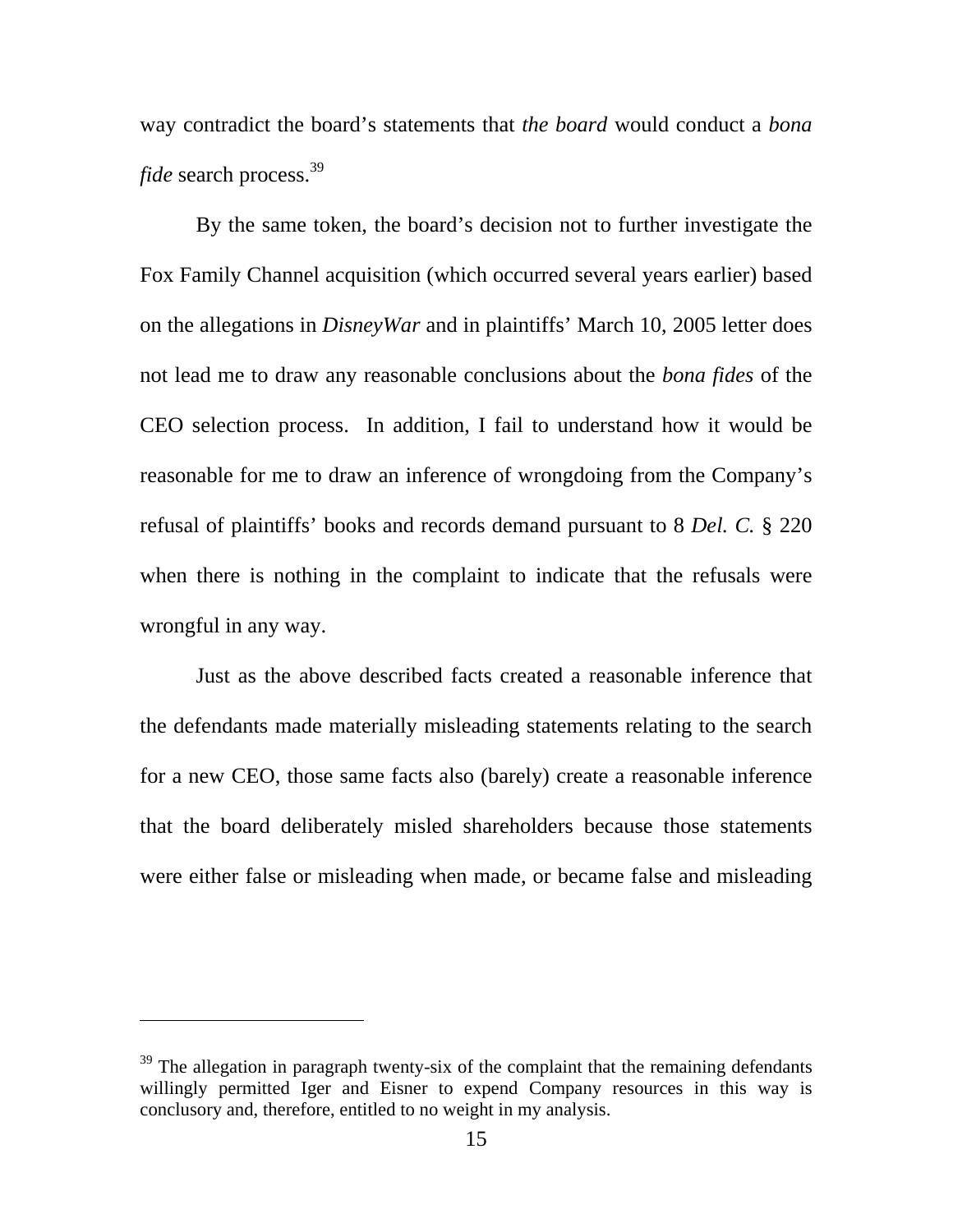when corrective disclosures were not made. $^{40}$  It is of no import, therefore, whether the statements were made in connection with a request for shareholder action.

Defendants' other arguments miss the mark. Had defendants made disclosures in accordance with a CEO selection process as plaintiffs plead it occurred, those disclosures would simply be facts—not "negative inferences or characterizations of misconduct or breach of fiduciary duty."<sup>41</sup> Nor are plaintiffs taking defendants to task for failing to disclose "details of a corporation's inner workings and its day-to-day functioning"—instead, plaintiffs take defendants to task for, once defendants undertook to disclose details of the CEO search, disclosing details that are not accurate, but are false and misleading. $42$  Finally, as this case progresses, the issue will not turn on the distinction between "consideration" of external candidates and "full consideration" of them, but instead on the more objectively verifiable question of the distinction between "full," "fair," "serious" or "good faith"

<span id="page-16-0"></span><sup>40</sup> *See Metro*, 854 A.2d at 153, 159 (stating that "it is only a small step [from *Malone*], and a justified one, to conclude that a fiduciary who learns that her earlier communications to her beneficiaries were false and nonetheless knowingly and in bad faith remains silent even as the beneficiaries continue to rely on those earlier statements also breaches her duty of loyalty"). *See also Metro*, 854 A.2d at 155 (concluding that fiduciaries committed actionable fraud by nondisclosure by failing to disclose all facts within their knowledge necessary to make previous communications not false or misleading).

<span id="page-16-2"></span><span id="page-16-1"></span><sup>41</sup> *Loudon v. Archer-Daniels-Midland Co.*, 700 A.2d 135, 143 (Del. 1997). <sup>42</sup> *Id.* at 144.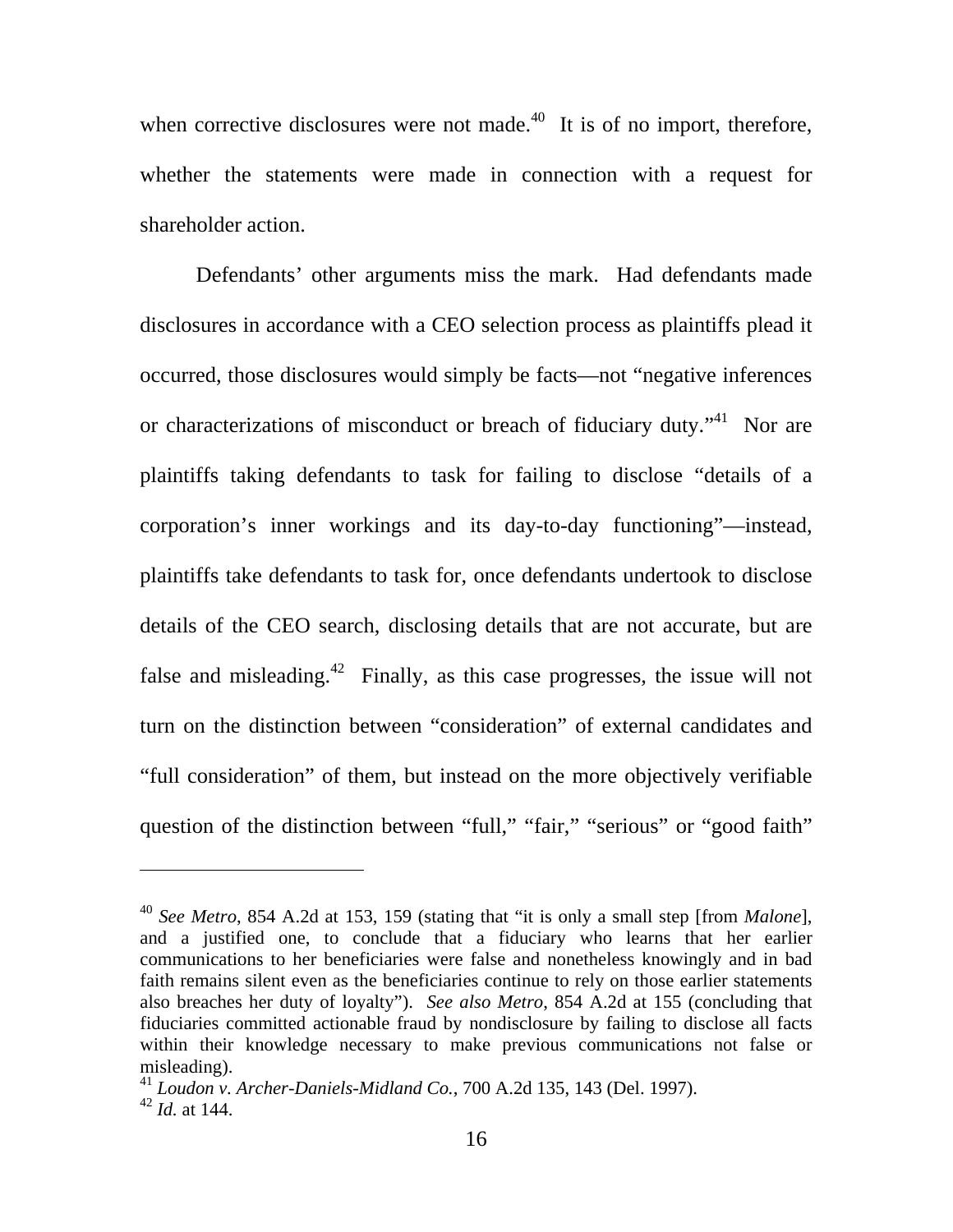(you supply the adjective—or even no adjective at all) consideration of external candidates, and sham consideration of those individuals. In conclusion, Count I states a claim upon which relief can be granted because I cannot conclude that it is reasonably certain that plaintiffs could not prevail under any set of facts that can be inferred from the complaint.

### *B. Equitable Fraud*

-

Count II is for equitable fraud. To make out a *prima facie* case of equitable fraud, plaintiff must adequately allege: 1) a false representation, usually of fact, by defendant; 2) an intent to induce plaintiff to act or to refrain from acting; 3) that plaintiff's action or inaction was taken in justifiable reliance upon the representation; and 4) damage to plaintiff as a result of such reliance.<sup>43</sup> Fraud claims are subject to the heightened pleading standards of Court of Chancery Rule 9(b). This means that the pleading must identify the "time, place and contents of the false representations, the facts misrepresented, as well as the identity of the person making the misrepresentation and what he obtained thereby."<sup>44</sup> The complaint adequately identifies these particular pieces of information.

<span id="page-17-0"></span><sup>43</sup> *Zirn*, 681 A.2d at 1060-61; *Gaffin v. Teledyne, Inc.*, 611 A.2d 467, 472 (Del. 1992); *Stephenson v. Capano Development, Inc.*, 462 A.2d 1069, 1074 (Del. 1983).

<span id="page-17-1"></span><sup>44</sup> *York Linings v. Roach*, 1999 WL 608850, at \*2 (Del. Ch. July 28, 1999) (internal quotations and citations omitted); *Metro*, 854 A.2d at 144.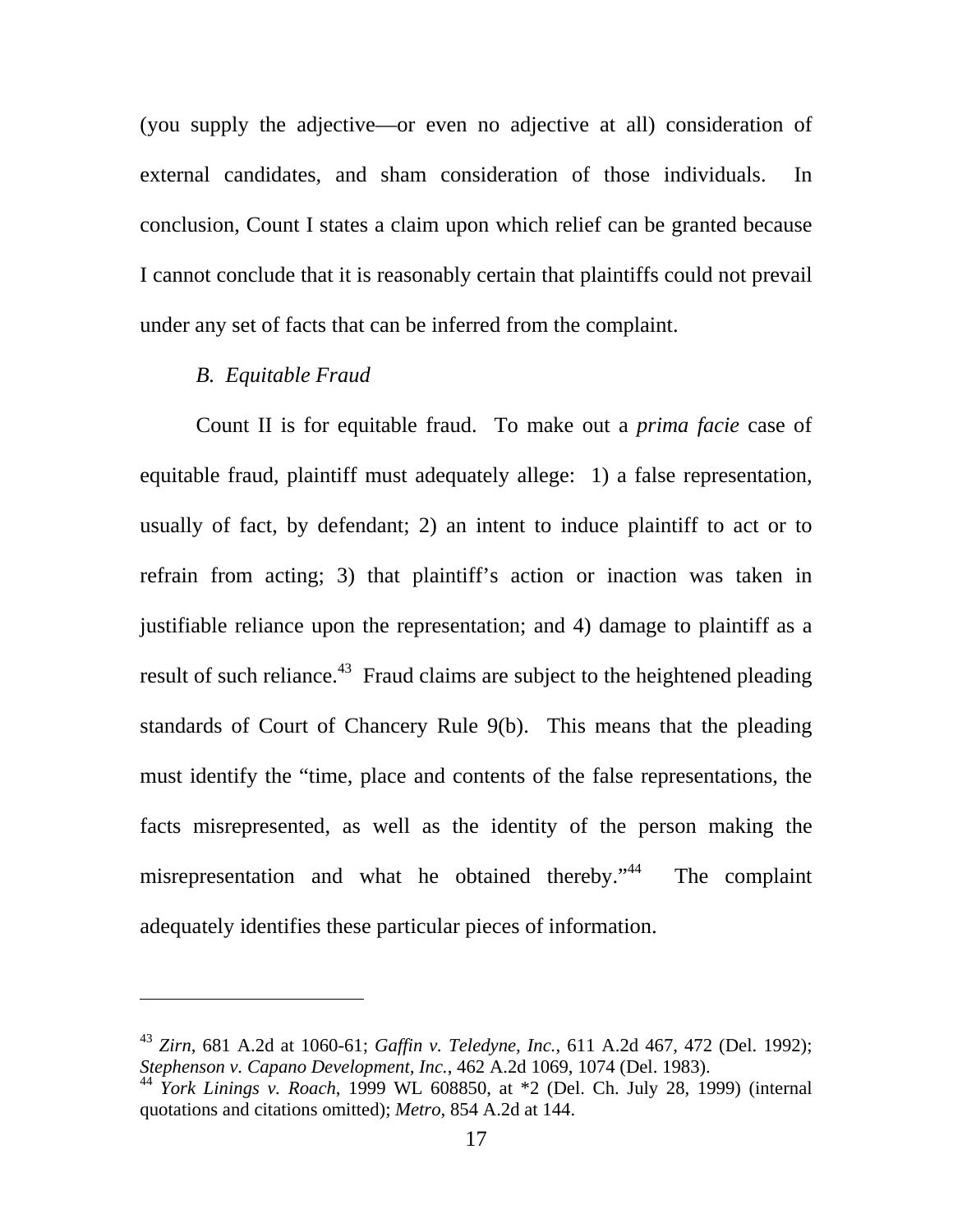Because plaintiffs allege that the statements were made in an effort to induce them not to run an alternate slate of directors at the 2005 Annual Stockholders Meeting, $45$  and because the deadline for announcing such slate was December 3, 2004, only statements made on or before that date, such as the board's written statement of September 21, 2004, could give rise to equitable fraud. The September 21 statement said that the CEO search should involve full consideration of external candidates. For the reasons already stated above, I conclude that plaintiffs have pled facts sufficient to raise a reasonable inference that no serious consideration, much less full consideration, was given to external candidates, making that statement false when made and satisfying the first element of equitable fraud.

Again, for the same reasons that I concluded earlier that the disclosures could be materially misleading, I conclude that it is reasonable to infer that the September 21, 2004 statement was intended to induce plaintiffs to not pursue the proxy battle they threatened in their September 13, 2004 letter, and that plaintiffs reasonably relied on that statement (as shown by their willingness to take Mitchell "at his word" in their September 28, 2004 statement) in deciding not to run an alternate slate of directors, satisfying the second and third elements.

-

<span id="page-18-0"></span> $45$  Compl. ¶ 36.